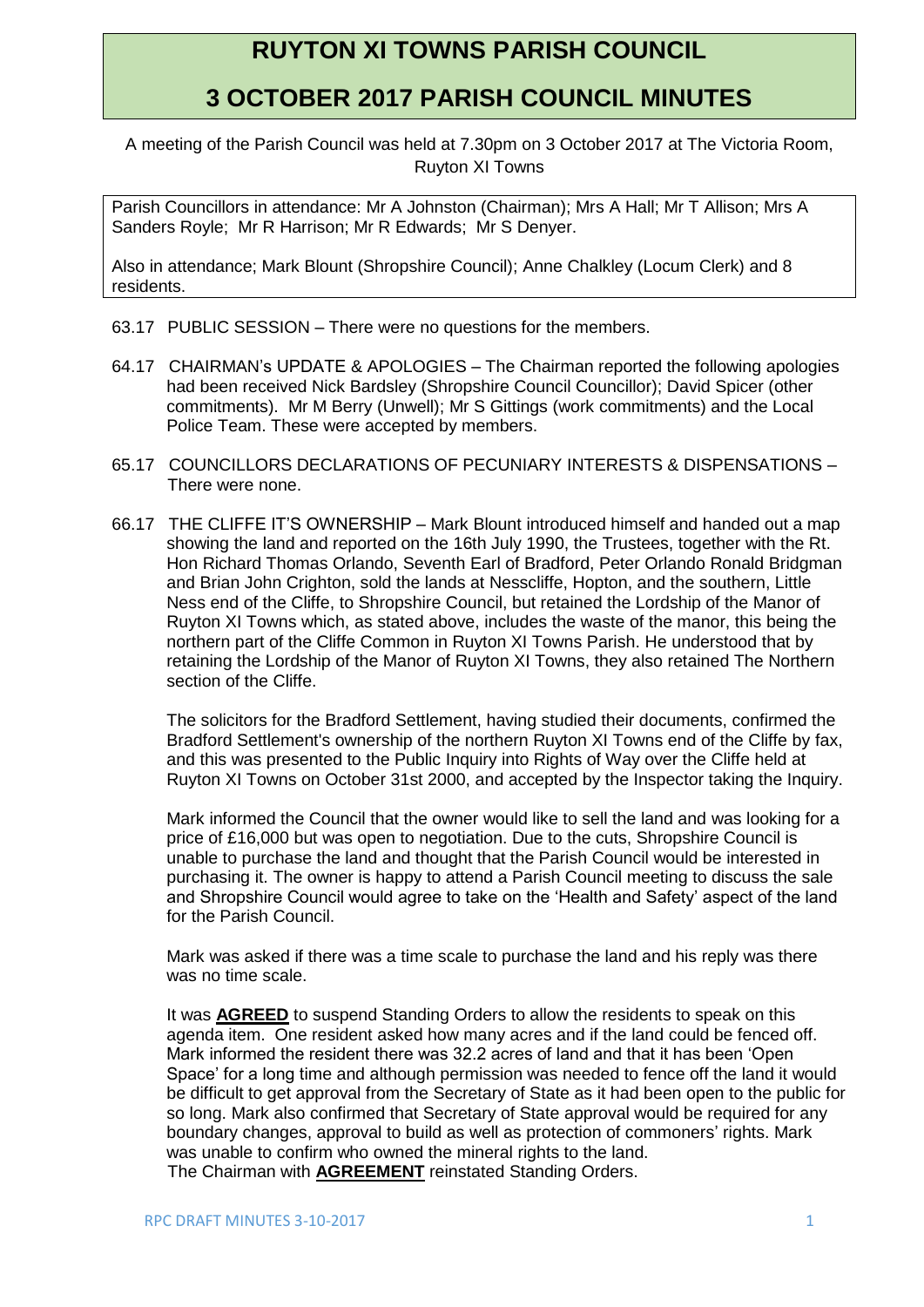The Chairman asked Mark if he would look into the legal obligations faced by the Parish Council as owners should they agree to purchase the land. Mark agreed to check the land owner's duties and whether 'Health and Safety' aspects could be transferred to Shropshire Council. Mark was of the opinion that Shropshire Council would support future maintenance as it would be in the public and community interest. The Chairman thanked Mark Blount for attending and he left the meeting.

- 67.17 LOCAL GROUP REPORTS
	- a) Police Report A report provided by PCSO Charles Iremonger was read out as follows:

"Since the last Parish Council meeting the following incidents have been reported: 4 x ASB; 6 x Suspicious Circumstances; 6 x Concerns for safeties. There is nothing to be concerned about in relation to the 'Concern for Safety' matter, everyone is safe and well."

- b) Volunteer Speed Watch Scheme training update Cllr Edwards gave a report on the volunteer speed watch scheme.
- c) Safer Roads Group Cllr Edwards reported that he had spoken to Jason Hughes from the Traffic Signals team and he is happy to meet at Much Wenlock with members and he will attend as well. He is awaiting dates for this meeting. The Chairman thanked Cllr Edwards for his report.
- d) Oswestry Area Committee (SALC) Cllr Denyer reported that most of the meeting was taking up with Code of Conduct Training which was very interesting. The Chairman thanked Cllr Denyer for his report.
- e) SC Parish & Town Councils Forum Meeting The Chairman reported that this meeting had been cancelled.
- 68.17 MAIN AIMS QUESTIONNAIRE Cllr Harrison reported that 55 people have completed the on-line survey to date and he found their comments very useful and the age range was from between 16 years and the older. Hard copy questionnaires had yet to be analysed. The Chairman thanked Cllr Harrison for his report.
- 69.17 SHROPSHIRE COUNCIL Nothing to report.
- 70.17 PLANNING The Clerk reported that the Parish Council had been notified of the following planning decisions:
	- a) Ref: 14/03043/FUL; Admiral Benbow, Church Street, Ruyton XI Towns, SY4 1LA Conversion of existing public house to residential dwelling to include replacement garage and car port extensions….Shropshire Council Decision Withdrawn.
	- b) Ref: 17/03308/FUL; 2 Vine Villas Pound Lane Ruyton XI Towns SY4 1LE Erection of a first floor extension … Shropshire Council Decision Permission Granted.
	- c) Ref: 17/03419/FUL; Yew Tree Cottage Blackbow Hill Ruyton XI Towns SY4 1HU Erection of first floor extension to form enlarged bedroom and balcony; internal alterations to ground floor with veranda….Shropshire Council Decision Permission Granted.
	- d) Ref: 17/02201/FUL; Proposed Agricultural Workers Dwelling SW Shelvock, Ruyton Xi Towns. Proposed reception of agricultural workers dwelling with garage and office. Shropshire Council Decision Refused
- 71.17 FINANCE
	- a) Council considered the 31<sup>st</sup> August 2017 Bank Reconciliation as presented. It was **RESOLVED** to approve it and the Chairman it as such after checking it to the bank statement.
	- b)

Council considered and **RESOLVED** to authorise the following grant and reimbursement claim for payment; however as only one cheque signatory was present it was **AGREED** for the cheques to be signed at the next meeting.